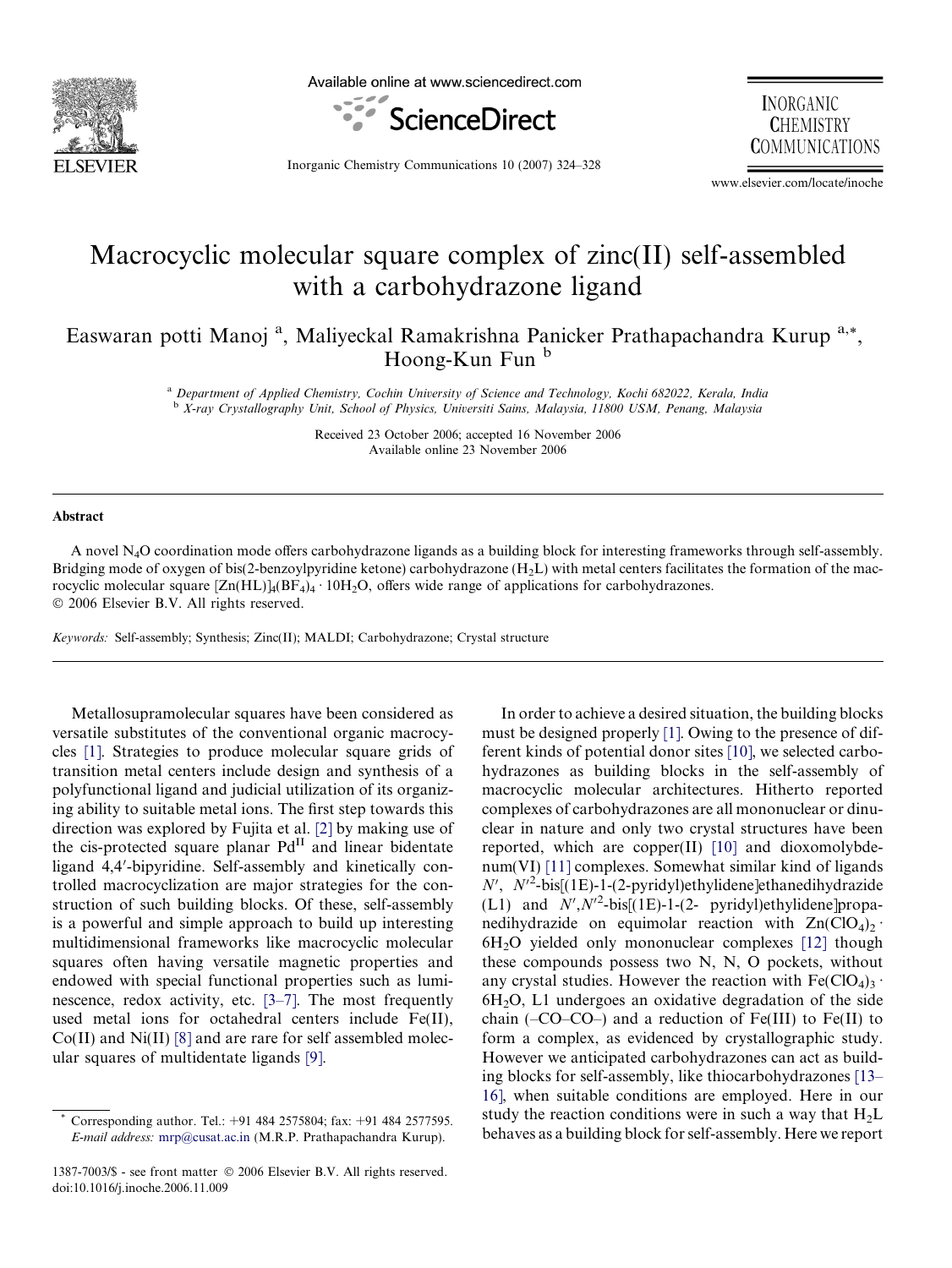

Fig. 1. ORTEP diagram for the compound (1) in 70% probability ellipsoids. Benzyl groups, carbon bound hydrogen atoms, anions and water molecules are omitted for clarity. The hydrogen atoms on  $N(4)$ ,  $N(10)$ ,  $N(16)$  and  $N(22)$  of ligand  $H_2L$  are retained in the complex, while their counterparts deprotonated on coordination after enolization.

the first molecular square  $[Zn(HL)]_4(BF_4)_4 \cdot 10H_2O$  of a carbohydrazone, where HL is the monodeprotonated form of bis(2-benzoylpyridine ketone) carbohydrazone  $(H_2L)$ , a known ligand (Scheme 1) [\[17\].](#page-4-0) The reaction of  $H_2L$  with Zn(II) and Fe(II) metal salts produced mononuclear complexes, which lacks crystal studies. Also its reaction with CuCl<sub>2</sub> suffers degradation of  $-CO$ – and cyclization to form a copper complex of 3-phenyltriazolo[1,5-a]-pyridine. However our study is the first report of carbohydrazone derivatives behaving as the building blocks for self-assembly, and thereby offers a new dimension to supramolecular chemistry.

When  $H_2L$  was treated<sup>1</sup> with  $Zn(BF_4)_2 \cdot H_2O$ , the macrocyclic  $[Zn(HL)_4](BF_4)_4 \cdot 10H_2O$ , 1, was formed as yellow crystalline solids via self-assembly. Complex 1 is found to be soluble in solvents like DMF, DMSO and acetonitrile and less soluble in methanol, ethanol, chloroform etc. The compound 1 in acetonitrile shows absorbance features at  $\lambda_{\text{max}}$  ( $\varepsilon$ ) = 260 (56,600), 335 (77,000) and 399 nm  $(37,000 \text{ dm}^3 \text{ mol}^{-1} \text{ cm}^{-1})$  against the  $\lambda_{\text{max}}$  at 235, 267 and 317 nm of free ligand. An X-ray crystallographic study [\[18\]](#page-4-0) has unequivocally confirmed the formation of a tetranuclear molecular square. The molecular structure of 1 with relevant atom numbering scheme is given in Fig. 1. Crystal structures of only two carbohydrazone ligands reported so far [\[10,19\]](#page-3-0) were in amidoketone tautomeric form. The enol tautomer can adopt a syn or *anti* configuration as a consequence of the double-bond character of the central N–C linkage. The syn configuration is essential for



All reagents were used as received from Aldrich. The ligand bis(2benzoylpyridine ketone) carbohydrazone was prepared according to reported procedure [\[17\]](#page-4-0), except that a 2 h refluxion could yield 67%, against 70% yield for 60 h. [Zn(HL)]<sub>4</sub>(BF<sub>4</sub>)<sub>4</sub> · 10H<sub>2</sub>O, 1: A solution of the H2L (0.2153 g, 0.5 mmol) in chloroform (10 ml) was added to a solution of  $Zn(BF_4)_2 \cdot H_2O$  (0.12 g, 0.5 mmol) in methanol (20 ml) and refluxed for 1 h. The yellow crystalline solid which formed after a week was filtered, washed with methanol and ether, and dried over  $P_4O_{10}$  in vacuo to give 1 (0.180 g, 68%). Elemental analysis (%): calcd for  $C_{100}H_{96}B_4F_{16}N_{24}O_{14}Zn_4$ : C, 48.69; H, 3.92; N, 13.63; found: C, 48.87; H, 4.12; N, 13.60. IR(KBr): v 3410 br, 3058 s, 1664 s, 1626 s, 1570 s, 1525 vs, 1465 s, 1443 s, 1262 s, 1324 s, 1213 s, 1083 vs, 1069 vs, 767 w, 796 s, 703 vs, 535 w, 522 s, 410 s, 355 w, 234  $\text{s cm}^{-1}$ . Crystals suitable for X-ray structure determination were obtained from slow evaporation of a chloroform:methanol mixture solution  $(1:1 \text{ v/v})$  of 1 in air.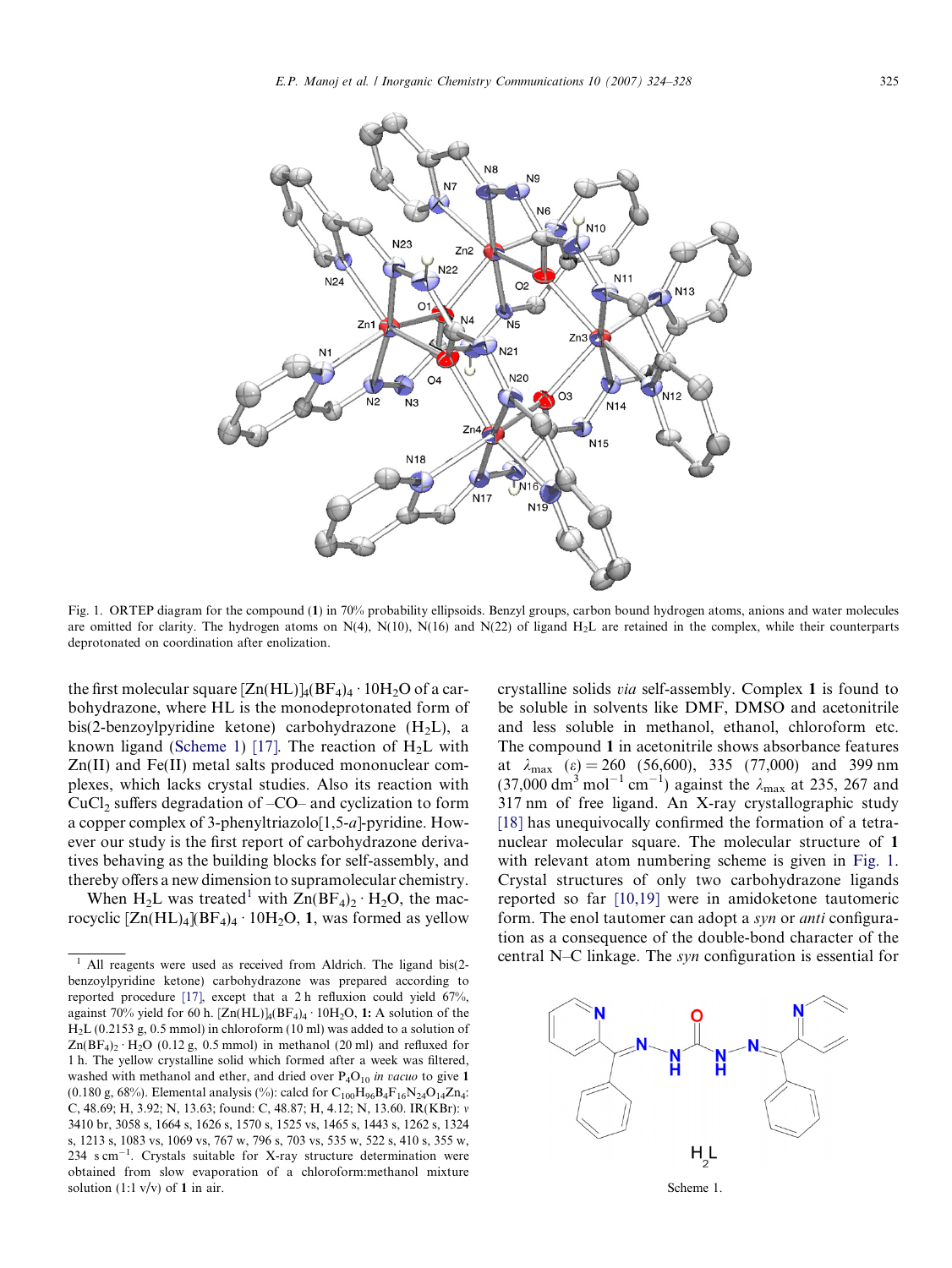

Fig. 2. The coordination core about the  $Zn(II)$  centers showing the metal centers are connected through oxygen atoms.

getting molecular square architectures of octahedral centers like compound 1.

In the tetranuclear cation  $[Zn(HL)]_4^{4+}$ , the ligands are coordinated in the monoanionic form by deprotonation after enolization. The hydrogen atoms on  $N(3)$ ,  $N(9)$ ,  $N(15)$  and  $N(21)$  are deprotonated on coordination, while their counterparts retained. This is confirmed by the C(13)–O(1) bond distance of 2.288(5)  $\AA$ , and a decrease of 0.026(7)  $\AA$  for C(13)–N(3) bond compared to C(13)–  $N(4)$  bond, for example. Two  $HL^-$  ligands bind to a  $Zn(II)$ 

in the mer configuration (with pairs of O atoms and pyridyl N atoms each bearing a cis relationship, whereas the azomethine N atoms are *trans* to each other) to form distorted octahedral metal centers, similar to sulfur counterpart of oxygen [\[16\]](#page-4-0) but different from the cis–mer configuration seen in Zn(II) semicarbazone complex [\[20\]](#page-4-0). Thus the molecule comprises four octahedral Zn(II) centers connected through oxygen atoms (Fig. 2). This alternate zinc and oxygen atoms form a boat like structure of eight atoms. The angles subtended at  $Zn(1)$  and  $Zn(3)$  are  $\sim$ 92.7° and at Zn(2) and Zn(4) are  $\sim$ 90°, while those subtended at oxygen atoms varies from  $133.90^{\circ}$  to  $136.06^{\circ}$ . Yet, the four Zn(II) atoms are in a plane with a maximum deviation of  $-0.1654(5)$  Å for  $Zn(3)$ . The nearby  $Zn(II)\cdots Zn(II)$  distances are  $\sim$ 3.96 Å and  $Zn(II)\cdots Z$  $n(II)\cdots Zn(II)$  angles are  $\sim 89^\circ$ . The  $Zn(II)\cdots Zn(II)$  distances along the corners of the square are  $5.5158(7)$  Å for Zn(1)–Zn(3) and 5.6664(7) A for Zn(2)–Zn(4). But no water or solvent molecules are present in the mid cavity space of square grid. However all tetramers are interconnected by a number of hydrogen bonding interactions including water and  $BF_4^-$  anions (Fig. 3) to form a three dimensional motif in the lattice, which includes some C–  $H \cdot \pi$  and very weak  $\pi \cdot \pi$  interactions in the packing.

The MALDI mass spectrum of the complex 1 as DCTB mix on positive ion mode shows peaks at  $m/z$  757, 1031, 1514.9, 1711.9 and 1934.9 along with well resolved isotropic peaks ([Fig. 4\)](#page-3-0). The molecular ion peak 1934.9 assigned to  $[Zn_4(HL)L_3]^+$ , 1514.9 corresponds to  $[Zn_4L_3]^{2+}$ –H<sup>+</sup> and 1031 corresponds to  $[Zn_3L_2]^{2+}$ –H<sup>+</sup>. The peak at *m/z* 757 is due to  $[Zn_4\hat{L}_3]^{2+}$  species. These results suggest the existence



Fig. 3. Extended network of Zn(II) tetramers in the lattice showing the formation of 3D motif through various hydrogen bonding interactions.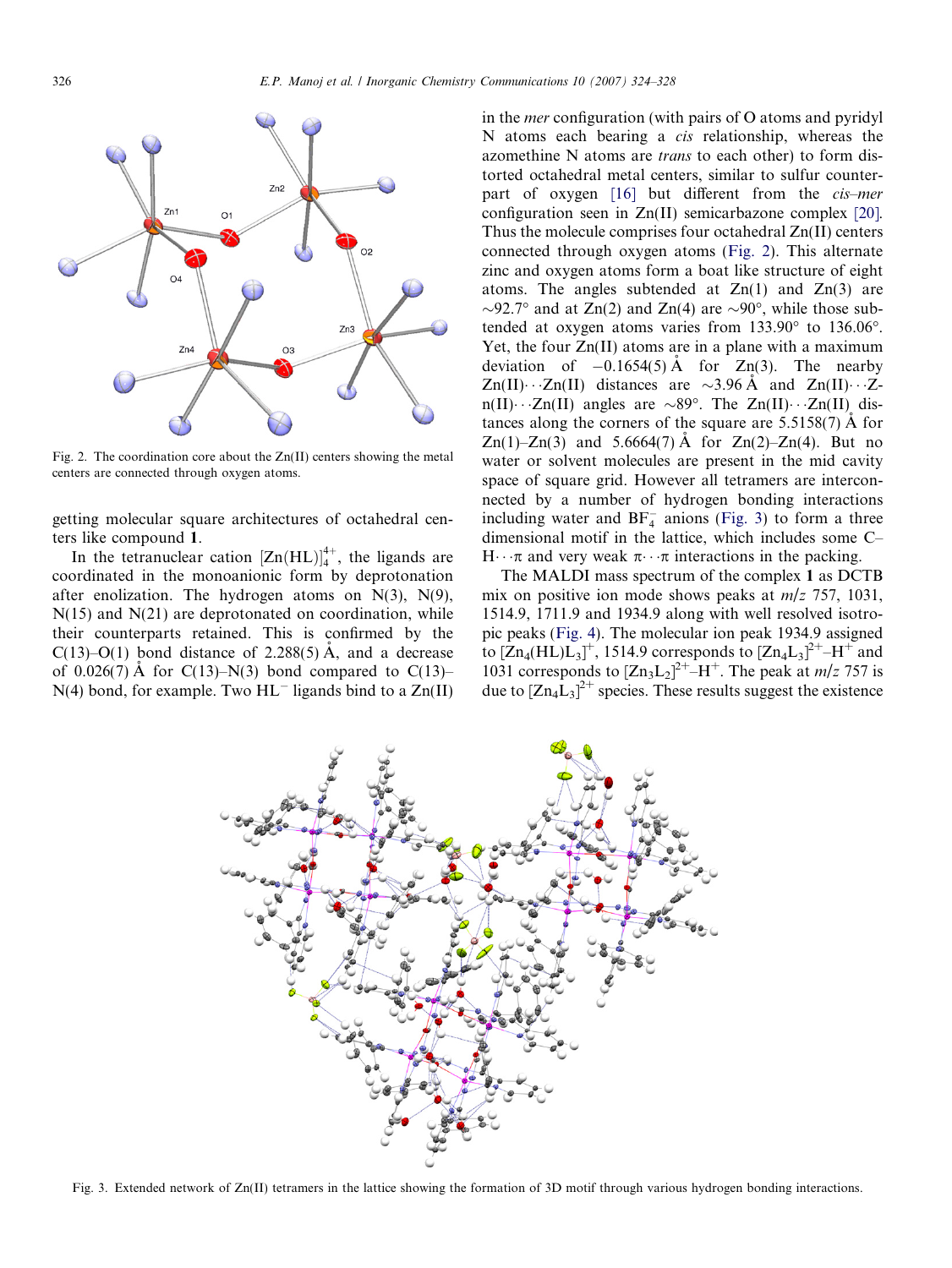<span id="page-3-0"></span>

Fig. 4. MALDI mass spectra of compound 1 in dichloromethane; the inserts show the isotropic distributions for the main peaks.

of molecular square structure in the solution phase as well. The presence of  $[Zn_3L_2]^{2+}$ -H<sup>+</sup> species indicates that the complex 1 may lose one metal ion under ionization condition. Also, calculation of isotropic distribution of peaks shows that the peak at 1711.9 corresponds to a dissociated species  $C_{87}H_{64}N_{21}O_3Zn_4^+$  (calc 1712.2592) formed by the degradation of one of the ligand in the tetrameric species  $[Zn_4(HL)L_3]^+$ . Its structure along with calculated isotropic distribution pattern are attached in the appendix.

The carbohydrazones are not much studied like thiocarbohydrazones perhaps due to a possibility of an oxidative degradation of the carbonyl group. The compound 1 consists of carbonyl oxygen as the connecting atoms between metal centers. Hitherto reported carbohydrazone complexes show either mononuclear or binuclear metal complexes coordinated through N, N, O and N, N, N atoms. The work reported here is novel in several respects. This is the first report where the carbonyl group is involved in the bridging mode for carbohydrazone ligands. The novel  $N_4O$  coordination mode offers carbohydrazone ligands as a building block for interesting frameworks through self-assembly. The carbohydrazide inner core thus offers a wide range of possibilities with suitable substituents having different coordination properties to build novel coordinating ligands for designing multinuclear coordination complexes of desired metals, which would find applications in various fields.

## Acknowledgement

E.M. is thankful to the University Grants Commission (UGC), New Delhi, India for the financial assistance.

#### Appendix A. Supplementary data

CCDC 621124 contains the supplementary crystallographic data for 1. These data can be obtained free of charge via [http://www.ccdc.cam.ac.uk/conts/retrieving.](http://www.ccdc.cam.ac.uk/conts/retrieving.html) [html](http://www.ccdc.cam.ac.uk/conts/retrieving.html), or from the Cambridge Crystallographic Data Centre, 12 Union Road, Cambridge CB2 1EZ, UK; fax:  $(+44)$  1223-336-033; or e-mail: deposit@ccdc.cam.ac.uk. Supplementary data associated with this article can be found, in the online version, at [doi:10.1016/j.inoche.](http://dx.doi.org/10.1016/j.inoche.2006.11.009) [2006.11.009.](http://dx.doi.org/10.1016/j.inoche.2006.11.009)

### References

- [1] F. Wurthner, C.-C. You, C.R. Saha-Moller, Chem. Soc. Rev. 33 (2004) 133.
- [2] M. Fujita, J. Yazaki, K. Ogura, J. Am. Chem. Soc. 112 (1990) 5645.
- [3] S. Bélanger, J.T. Hupp, C.L. Stern, R.V. Slone, D.F. Watson, T.G. Carrell, J. Am. Chem. Soc. 121 (1999) 557.
- [4] S.S. Sun, A.J. Lees, Inorg. Chem. 38 (1999) 4181.
- [5] F.S. McQuillan, T.E. Berridge, H. Chen, T.A. Hamor, C.J. Jones, Inorg. Chem. 37 (1998) 4959.
- [6] C.J. Matthews, Z.Q. Xu, S.K. Mandal, L.K. Thompson, K. Biradha, K. Poirier, M.J. Zaworotko, Chem. Commun. (1999) 347.
- [7] M. Lahav, R. Gabai, A.N. Shipway, I. Willner, Chem. Commun. (1999) 1937.
- [8] M. Fujita, Chem. Soc. Rev. 27 (1998) 417.
- [9] C. He, C.-y. Duan, C.-j. Fang, Y.-j. Liu, Q.-j. Meng, J. Chem. Soc. Dalton Trans. (2000) 1207 (and refs therein).
- [10] A. Bacchi, A. Bonini, M. Carcelli, F.J. Farraro, J. Chem. Soc. Dalton Trans. (1996) 2699.
- [11] C. Bustos, O. Burckhardt, R. Schrebler, D. Carrillo, A.M. Arif, A.H. Cowley, C.M. Nunn, Inorg. Chem. 29 (1990) 3996.
- [12] K. Andelkovic, D. Sladic, A. Bacchi, G. Pelizzi, N. Filipovic, M. Rajkovic, Trans. Met. Chem. 30 (2005) 243.